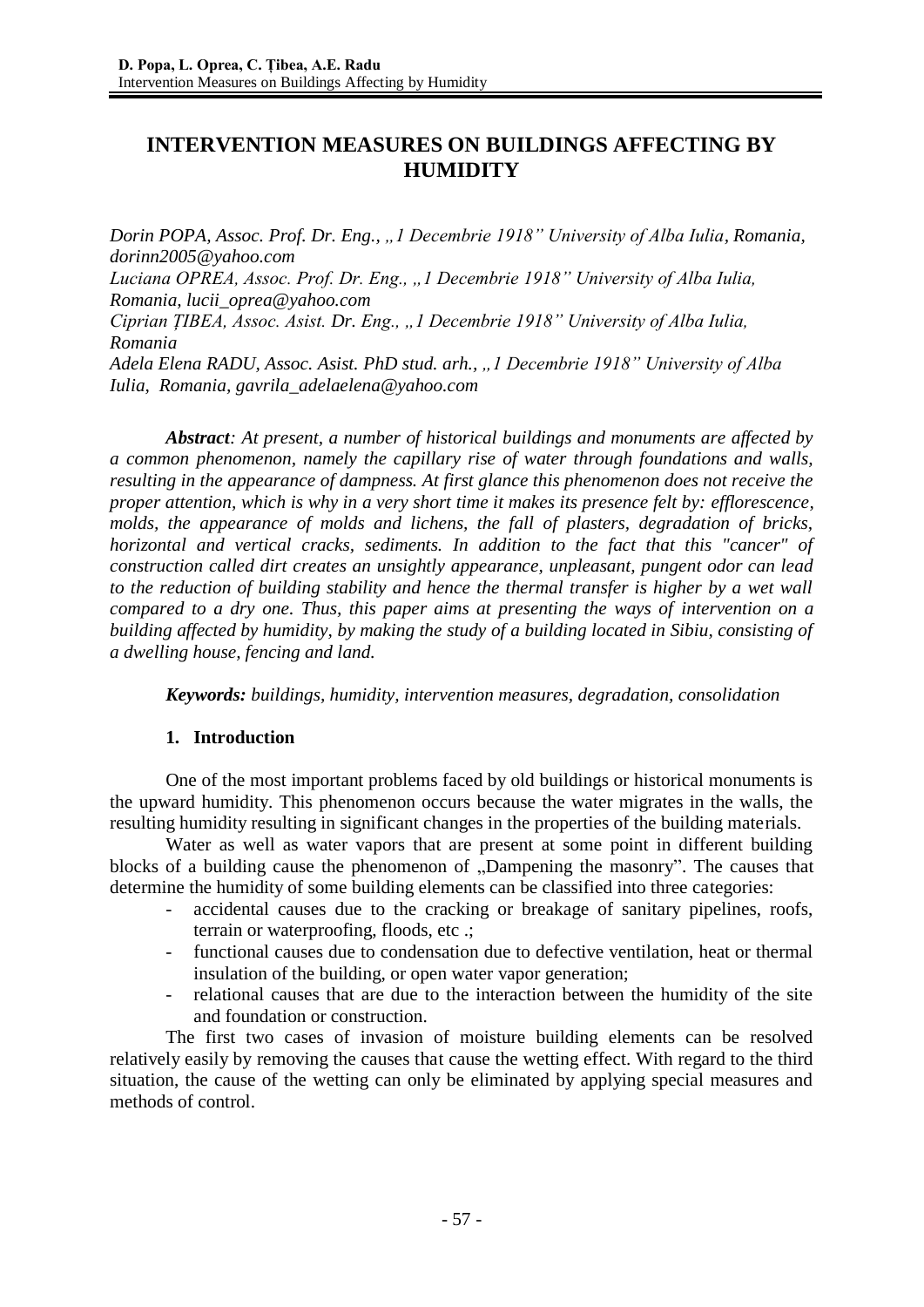#### **2. Materials and Methods**

The present study refers in particular to the issue of the building from the point of view of the causes of excessive humidity in the underground area, the effects produced and the necessary measures, the analyzed building being a dwelling house, built in 1940, having a height regime  $S + GF + E$  (basement, ground floor, floor).

Following the on-site visit, the following issues were identified:

- on the right side facade there is a degradation of the concrete socket for the area where the garage that was attached to the building was demolished;
- it is also possible to observe the existence of a horizontal waterproofing at the upper level of the exterior walls of the basement (Figure 1);
- on the corner of the building, on the rear facade, respectively the left side facade, there can be noticed cracks as well as the inclination of the stair house towards the exterior of the building. (Figures 2, 3);
- there is no pavement on the entire perimeter of the building, except for the main façade where it exists but is degraded (Figure 4);
- the windows in the basement area have light courtyards that may have areas where water is infiltrated (Figure 5);
- drainage of rainwater from the roof is done by means of the tubs which have been changed up to about one meter from the height of the landscaped terrain;
- from those observed on-site, pluvial water take-backs in the ground were not changed (Figure 6);
- the exudation phenomenon is present, which is represented by lime deposits occurring in certain cases in joint mortars and brick masonry (Figure 7);
- on one of the exterior walls on the main façade an inefficient intervention was carried out over time with the application of a molten bitumen layer (Figure 8).



Fig.1 Slope Deterioration - Right Side Facade Fig.2 Cracks in Rear Facade





Fig.3 Cracks in the left side facade Fig.4 The front side pavement

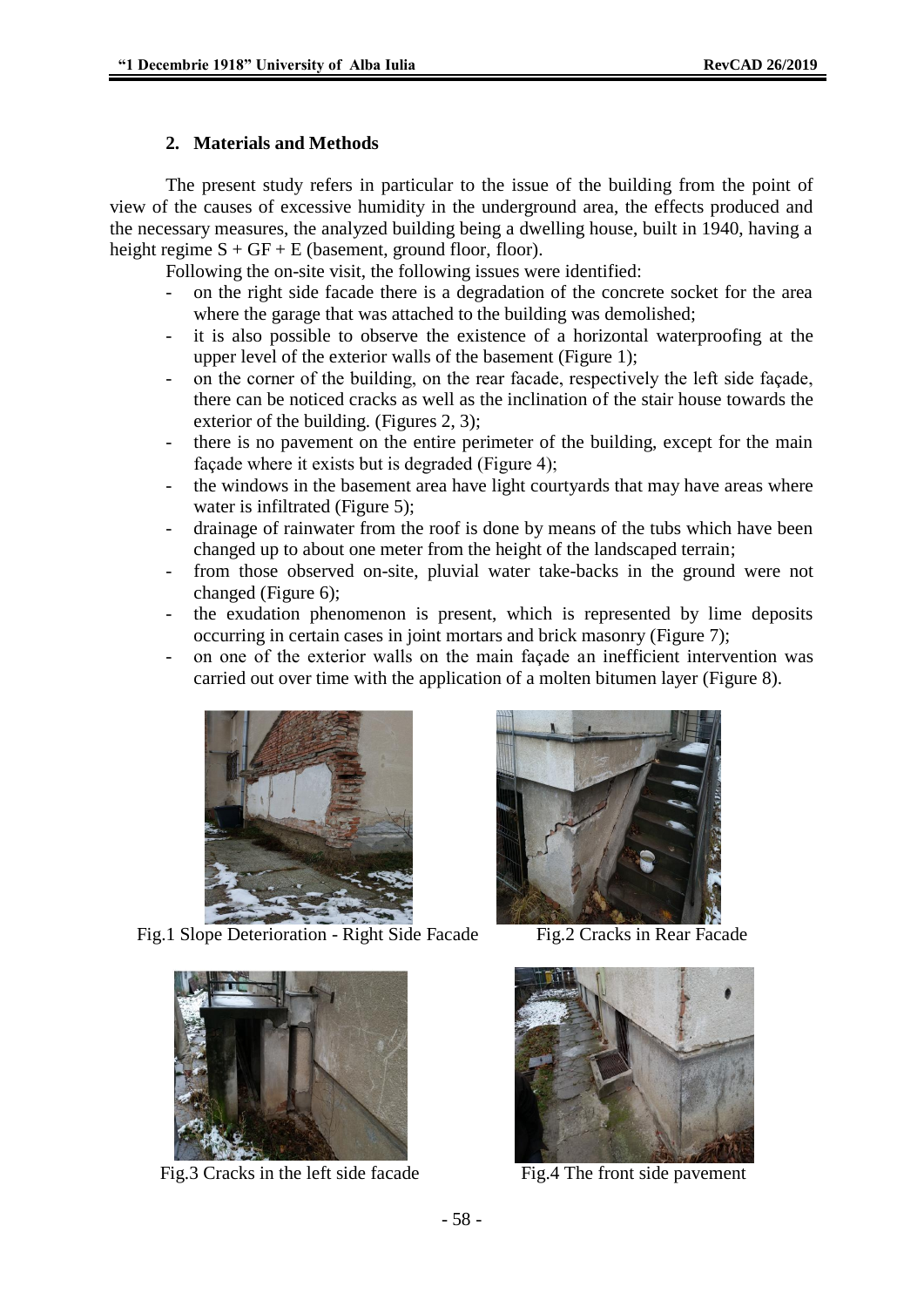

Fig.5 Position the windows in the basement





Fig.6 reception facilities rainwater into the ground



Fig.7 Lime deposits on mortar Fig.8 Ineffective intervention by application of a molten bitumen layer

At the same time measurements were made with the humidity meter Testo 606 and it was found that the humidity of the basement walls is 10-12% below the value of 5-7% considered normal humidity. Exceptions to the above mentioned are the basement walls, including the walls of the stairwell, in the sewage area where the measurements indicated a very high humidity with a value of over 30% (Figure 9).



Fig. 9 Moisture-affected area - route area of the sewage system

During the inspection, a number of elements have been identified that have led to high humidity in certain areas of construction, namely:

in the basement of the building there is an absorbent well provided with a pump that maintains the level of the ground water bed at a constant level (figure 10);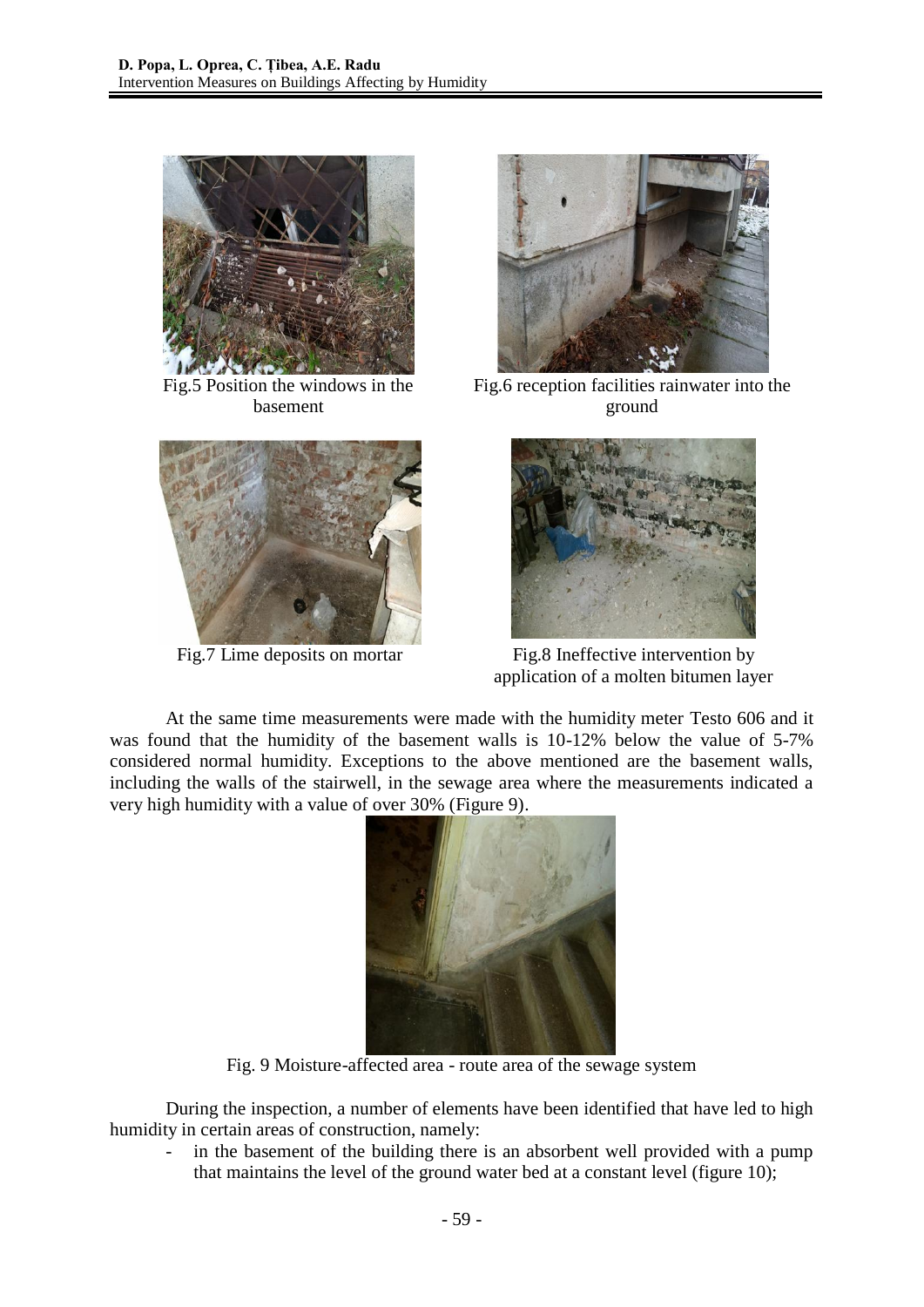- in the basement of the building were identified horizontal drainage made of ceramic drain elements located at approximately -0.30m, -0.35m compared to the floor basement floor;
- as a result of the on-site surveys, it can be seen that the groundwater level is very high (Figure 11), the property being located near the Trinckbach brook.





Fig. 10 Absorbent hose with pump Fig. 11 Identification of groundwater level

## **3. Results and Discussion**

From the discussions with the beneficiary it was found that there are situations in which the basement floods with water, which is not always related to outdoor atmospheric precipitation. At the same time, it was found that the pumping well or the pump no longer deal with water capture or discharge, which leads to flooding of the basement. Also the underfloor chimney ventilation ducts are obstructed.

## *The occurrence of the phenomenon of overburdening and degradation of the walls*

The causes of the phenomenon of overflowing and degradation of the walls from the basement are determined by:

- the high level of groundwater due to the proximity to the nearby brook, which leads to capillary ascent through the basement walls without horizontal waterproofing at the lower level of the basement walls;
- in occasional situations where precipitation of high intensity is upstream, the level of the brook increases, which leads to the elevation of the groundwater level, this being the horizontal drainage and the absorbing well, whose existence probably dates back to the beginning of the execution of the building;
- the horizontal migration of water from the foundation ground to the basement wall, since there is no vertical waterproofing;
- lack of pavement on the perimeter of the building that could have been a protective role;
- infiltration of water through the area of light courtyards that have degraded over time;
- installations for taking up stormwater buried in the ground which have not been changed since the beginning of the building and which may cause degradation leading to loss of water in the ground.

Based on the field observations, the hypothesis of the existence of a water spring in the area was taken into account, but this can only be ascertained when the rehabilitation interventions will be carried out.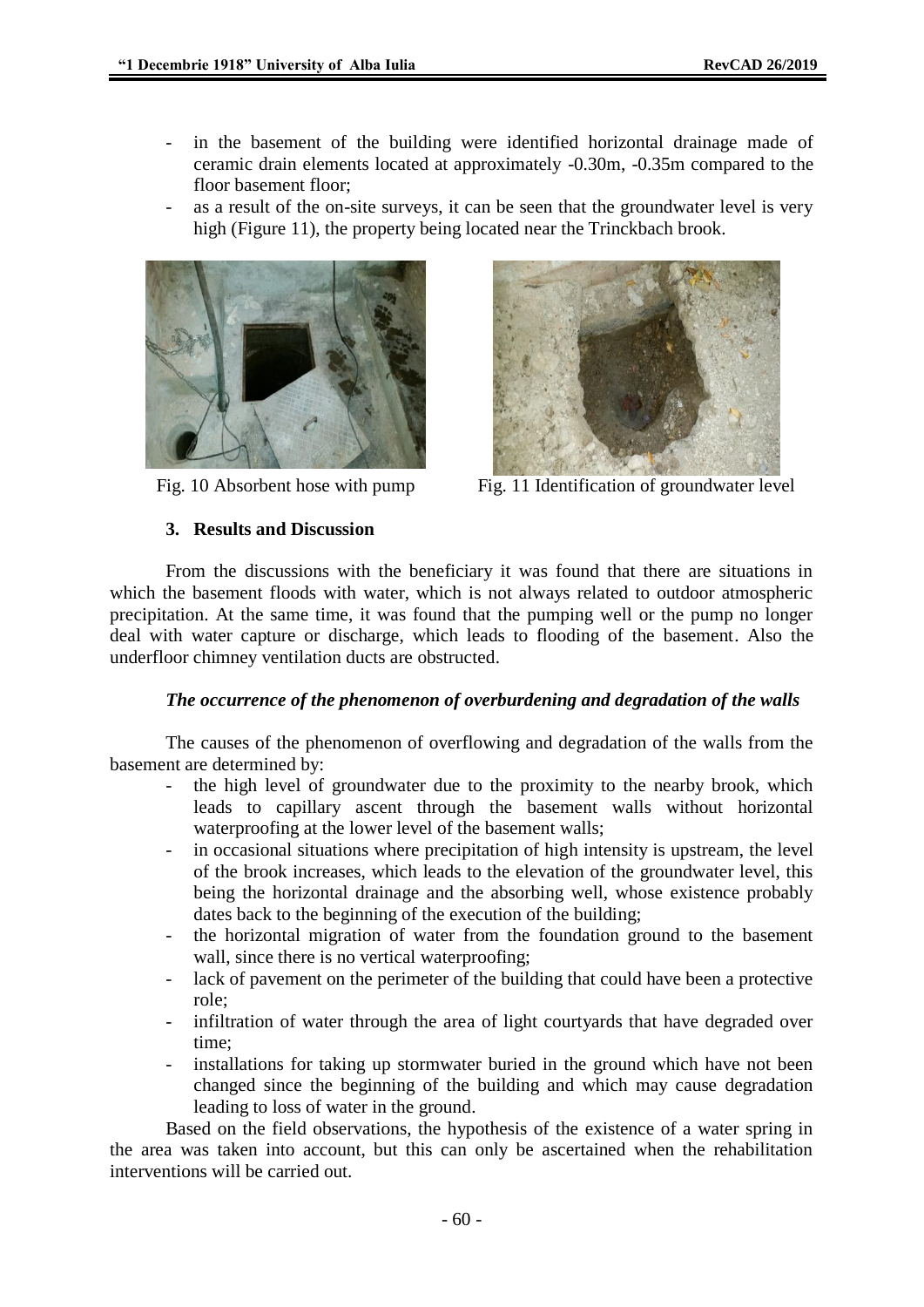## *Effects of excessive humidity*

The effects of excessive humidity have led to:

- degradation of the concrete socket due to excessive humidity (probably using a lower concrete class and possible chemical aggression of groundwater) (Figure 1);
- compressing / inclining towards the exterior of the staircase building at the secondary entrance (figures 2 and 3);
- the appearance of cracks in the corner of the building, the rear facade and the left side facade due to the compaction of the respective corner area (figures 2 and 3), the water infiltration due to water;
- the basement walls are not overly humid because the plaster and floor have been demolished in several rooms and the windows have been permanently opened, which has resulted in the natural ventilation of the walls;
- humidity measurement by humidity meter requires a radius of about 2 cm, resulting in greater humidity in the middle section of the wall section;
- the degradation of the plaster and the presence of visible signs of humidity in the area of the basement bathrooms where the absorbent well is located, including the walls of the staircase (Figure 9), in this area neither the plaster nor the floor was demolished, which led to a minimum natural ventilation as there is no window;
- the occurrence of the exudation phenomenon (Figure 7) which does not pose a danger to the building because there is no double circulation of moisture from the outside to the inside and vice versa on the same face, the only problem identified being aesthetic if the masonry would not be plastered.

#### *Intervention measures*

The recovery of the existing basement is important both for the functionality of the construction (the use of the underground spaces) and for the stability of the structure, considering the resistance of the external wall masonry.

On the basis of the elements on the ground, the adoption of a set of measures that greatly improved the state of the basement was called:

- to maintain the groundwater level below the floor, it is proposed to remove the existing flooring in all rooms, including the existing drainage and the execution of a drainage system (transversal and longitudinal) on the floor, with discharge into the absorbing well (widened and arranged). In this sense, drainage tubes embedded in drainage channels (gravel) and covered with geotextiles will be used. It is very important to purchase a floating pump with a higher capacity, which automatically starts to increase the water level in the absorber well. The solution also contributes to maintaining the groundwater level at a lower floor level;
- floor restoration will be accomplished by the execution of a excavation on a depth of 30-35 cm. After the excavation is carried out, the floor covering layer is approximately 30 cm and it is washed from gravel (figure 12). Depending on the situation at the time of the intervention, if the groundwater level is found to be very high, it is possible to increase the thickness of the clump to exceed the groundwater level, but at the same time we must have a minimum height required in the basement. Above the washed gravel, which has the very large aggregate particle diameter, is placed the geotextile membrane that is the sand that has to be dried and free of loesoid powders. Above the sand is mounted brick on the broad.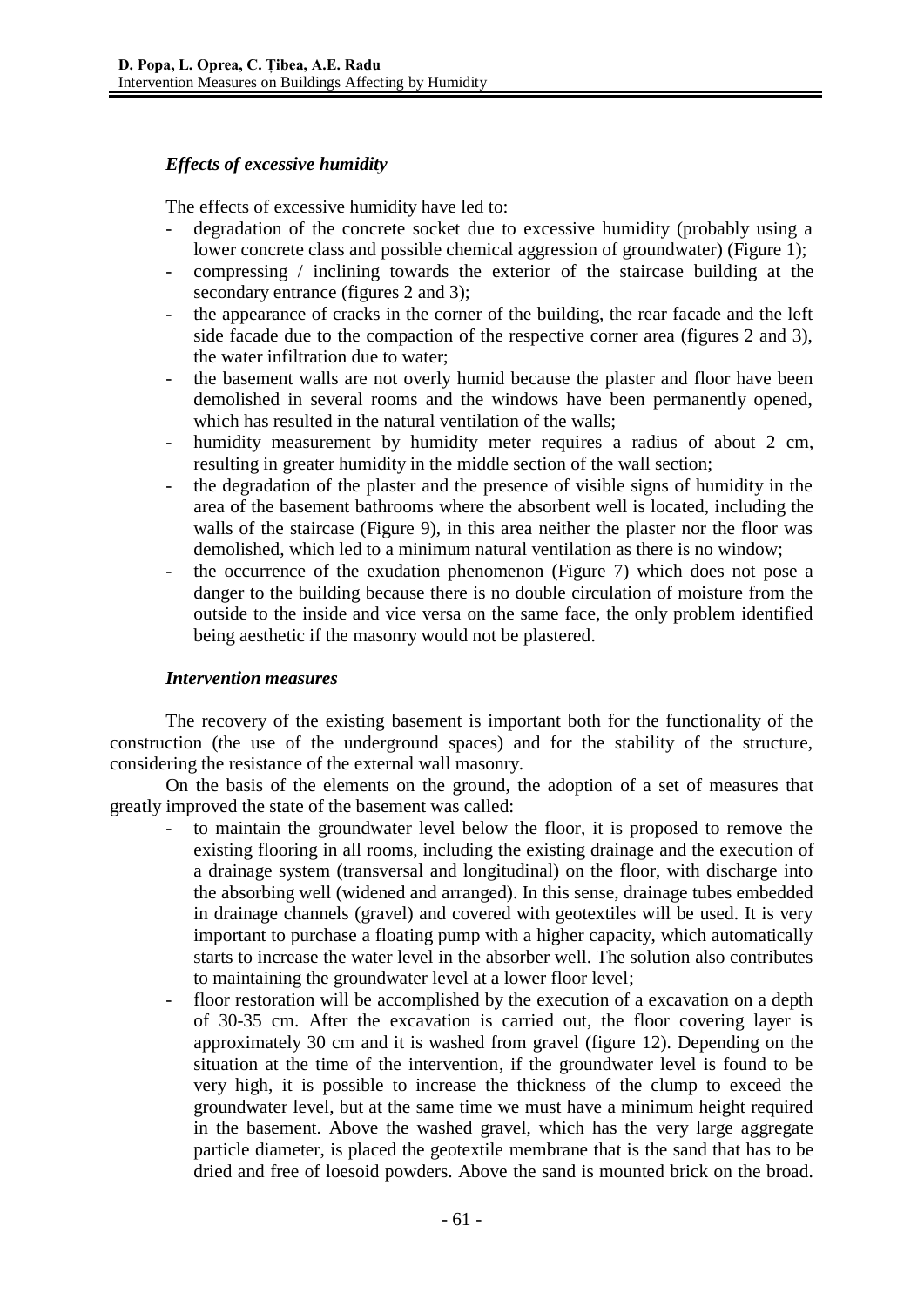The ventilation channels are located perimetrically and are made of a washed type having a diameter of  $\Phi$  4-8;

- a vertical wall drain (membrane with crampons) to protect the walls from the transverse moisture from the ground on the one hand, and on the other hand, thanks to the projections, a free space can be created around the outer walls be naturally ventilated, evacuating the water vapor to the outside. At the same time, a perimeter drain (perforated top tube PVC 110) is placed at the base of the foundation, along the entire perimeter of the building, as shown in Figure 12, which can be lowered 20 cm below the base of the basement wall, depending on the situation in the moment of intervention. The drainage tube will discharge the collected water to the outside sewer. Above the drain shall be placed the type of the diameter of  $\Phi$  8-16, the geotextile membrane, the sand, the concrete slabs and the edges. The sort has the role of cutting the capillarity and the pavement system provided has the role of protecting the building with a 5% slope to the outside;
- remove all existing plaster from the basement walls and the joints will degenerate approximately 2-3 cm;
- restore the plaster with a lime mortar prepared with paste and use only lime-based breathing paints;
- clean the bitumen on the exterior wall of the main facade before applying the plaster;
- the chimney flue ducts that are obstructed will be put into operation as they constitute a natural way of ventilating the basement;
- the courtyards of light will be completely demolished and others will be made in their place;
- all water and sewerage systems will be replaced.

The following intervention measures are based on economic considerations regarding the approximate cost of building protection, so for degraded basin rehabilitation interventions it is proposed to create a shingle which has a SPB  $\Phi$  5#100X100mm welded mesh attached to the socket by means of anchors made of PC52  $\Phi$  12 (9pieces/m<sup>2</sup>) and having the dimensions 15x35. The anchors will be embedded in the socket by means of an epoxy resin adhesive, and then the C20/25 concrete will be cemented and cast in a thickness of 10 cm (Figure 1).

Rehabilitation interventions on the corner of the building - the rear facade and the left side facade (figure 2, figure 3) will be made from the outside of the building and the consolidation of the foundation will be done by reinforcing with C16/20 reinforced concrete. Subsoiling will be done on sections of up to 80cm length with a pitch of about 2.0m to a depth of 2.8m.

The following operations will be performed for the sub-divisions:

- the working trenches from 1.0m to 2.8m will be drilled perimeter to the outside of the foundations;
- remove the ground from the foundation and clean the surface of the concrete by spraying and washing with water jet;
- a reinforced concrete belt 8 Ф14 will be made beneath the base of the foundation with Ф8/15 stirrups, and the reinforcement carcasses will be executed according to the length of the sections, the reinforcement being done by overlapping welded or looped longitudinal bars;
- install the reinforcement to anchor the  $\Phi$ 10/20 PC52 socket;
- will pour the concrete to the ground.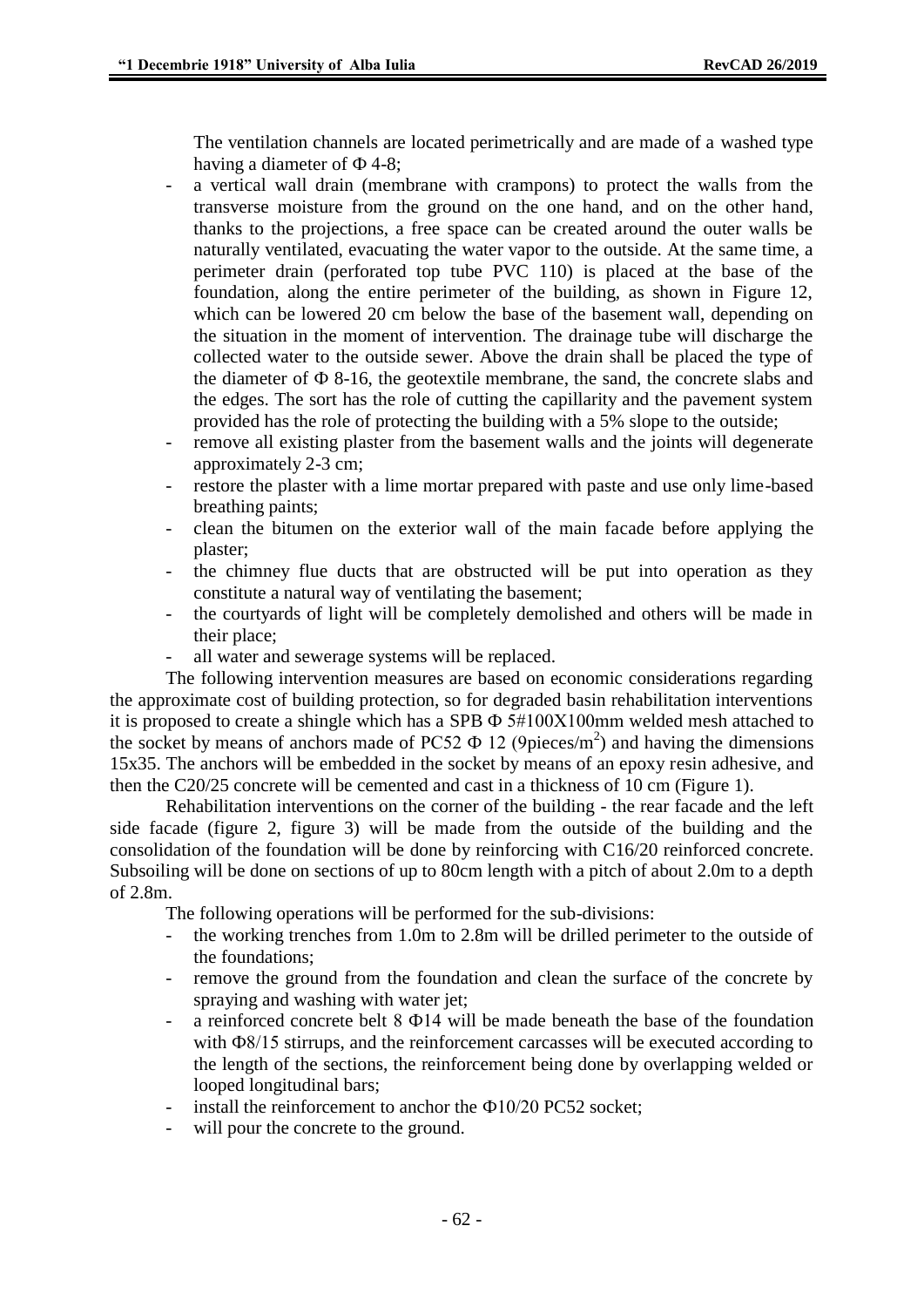

Fig.12 Applying intervention measures

As for the consolidation of the socket, it will be done after the soles consolidation has been completed.

Surface preparation will be done by splicing the superficial layer and, as appropriate, removal of non-adherent areas as follows: